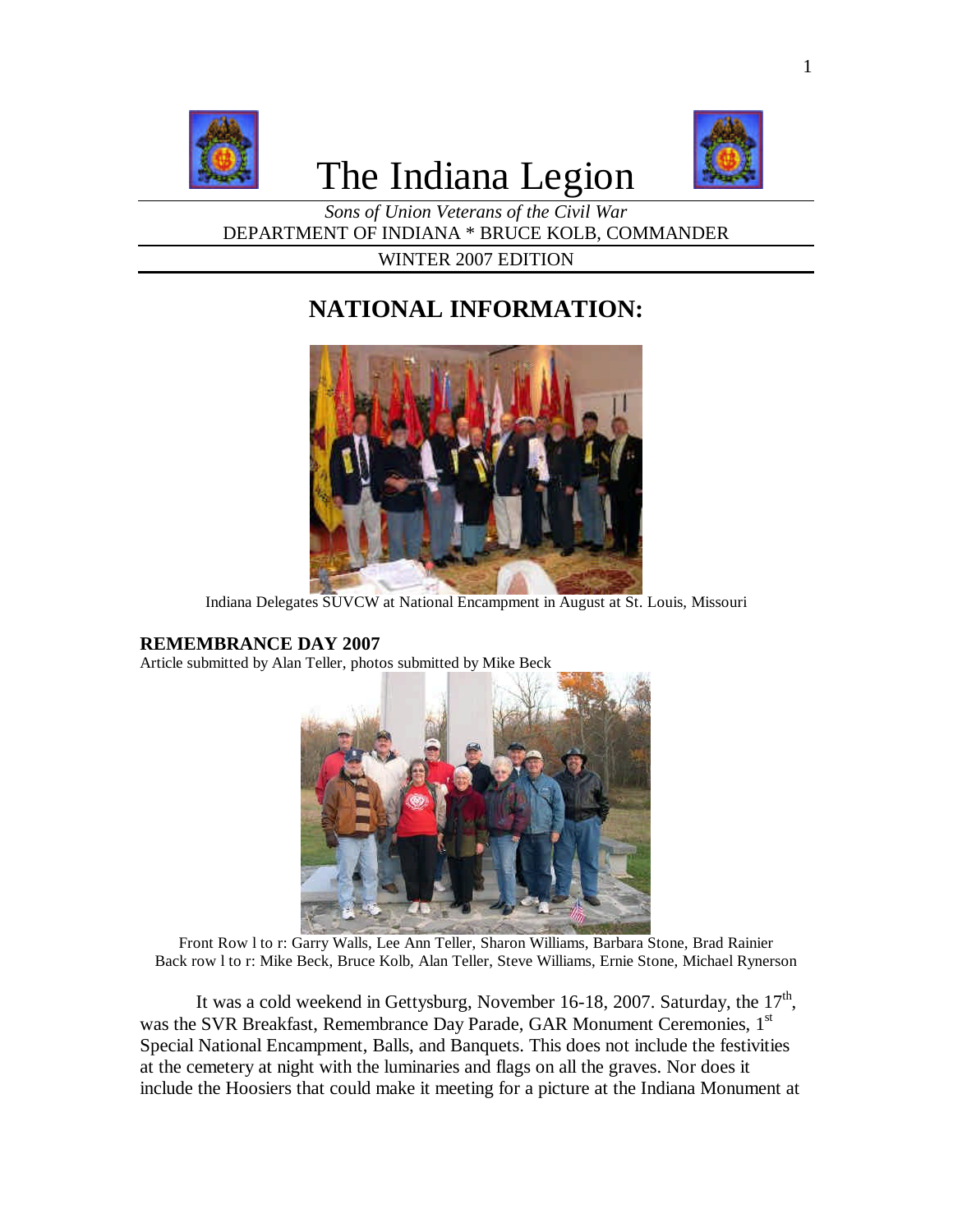4:30 PM on Friday. The Indiana Monument is located at Spangler's Spring just south of Culp's Hill. We were lucky to have the sun for the parade.

All of the activities listed above were attended by various Hoosiers. The following SUVCW members were there for some or most of the above activities, Ed Krieser, PCinC, Bruce Kolb, DC, Alan Teller, PDC, Mike Beck, Garry Walls, Brad Rainier, Bret Caldwell, Phil McClure, Steve Williams, Ernie Stone, and Michael Rynerson. Four of the six camps were represented, Champion Hill, Harrison, Porter, and Somers.

The first eight members are also SVR members. The DUVCW was represented by Barbara Stone, DP, and Lee Ann Teller, PDP. Sharon Williams was also present. Steve and Sharon Williams were there to attend a Lincoln Symposium going on the same weekend. Everyone except Steve and Sharon Williams and Michael Rynerson participated in the parade. Ed Krieser, PCinC, was a Parade Marshall. His duties included lining up the participants, answering questions, and leading the parade.

The SUVCW conducted the  $1<sup>st</sup>$  Special National Encampment at the Eisenhower Inn after the parade. Nine of the above members were delegates at the Encampment. The total delegate count was 84. The only business conducted was the two resolutions to change the constitution regarding Junior and Associate Junior Membership. Both Resolutions were resoundingly passed. It will now take a majority of Department Encampments to pass the same resolution, before they become official.

### **DEPARTMENT INFORMATION:**

#### **MACEDONIA CEMETERY GETS A FACE-LIFT**

From the Star Press article by Emma Bowen Meyer

The Macedonia Cemetery in the Cowan area has been newly restored. Gene Shockley, one of the volunteers who helped restore it, was surprised to find seven of his relatives buried in this cemetery. The cemetery was rededicated on Saturday, September 15, with patriotic music provided by the Cowan band. Barbara Stone, president of the Indiana Department of Daughters of the Union Veterans of the Civil War laid wreaths on the graves of the Civil War soldiers. The Delaware Janet Kreps, Barbara Stone, Mark Kreps



County Veterans Honor Guard presented the colors. Speakers included Mark Kreps (a member of the Cemetery Preservation Committee), Rea Reeder, Nicki Johnson, Jim Lee (the president of the Delaware County Historical Society) and Gene Shockley. Next summer the township plans to restore Fairview Cemetery. Volunteers will be needed for this project.

#### **2007 CENTRAL REGION ASSOCIATION CONFERENCE**

The Allied Orders of the GAR Central Region Association held their annual Conference in Crawfordsville, IN, on October 6, 2007. The Department of Indiana SUVCW was the sponsor of the Conference. There were 40 attendees representing 11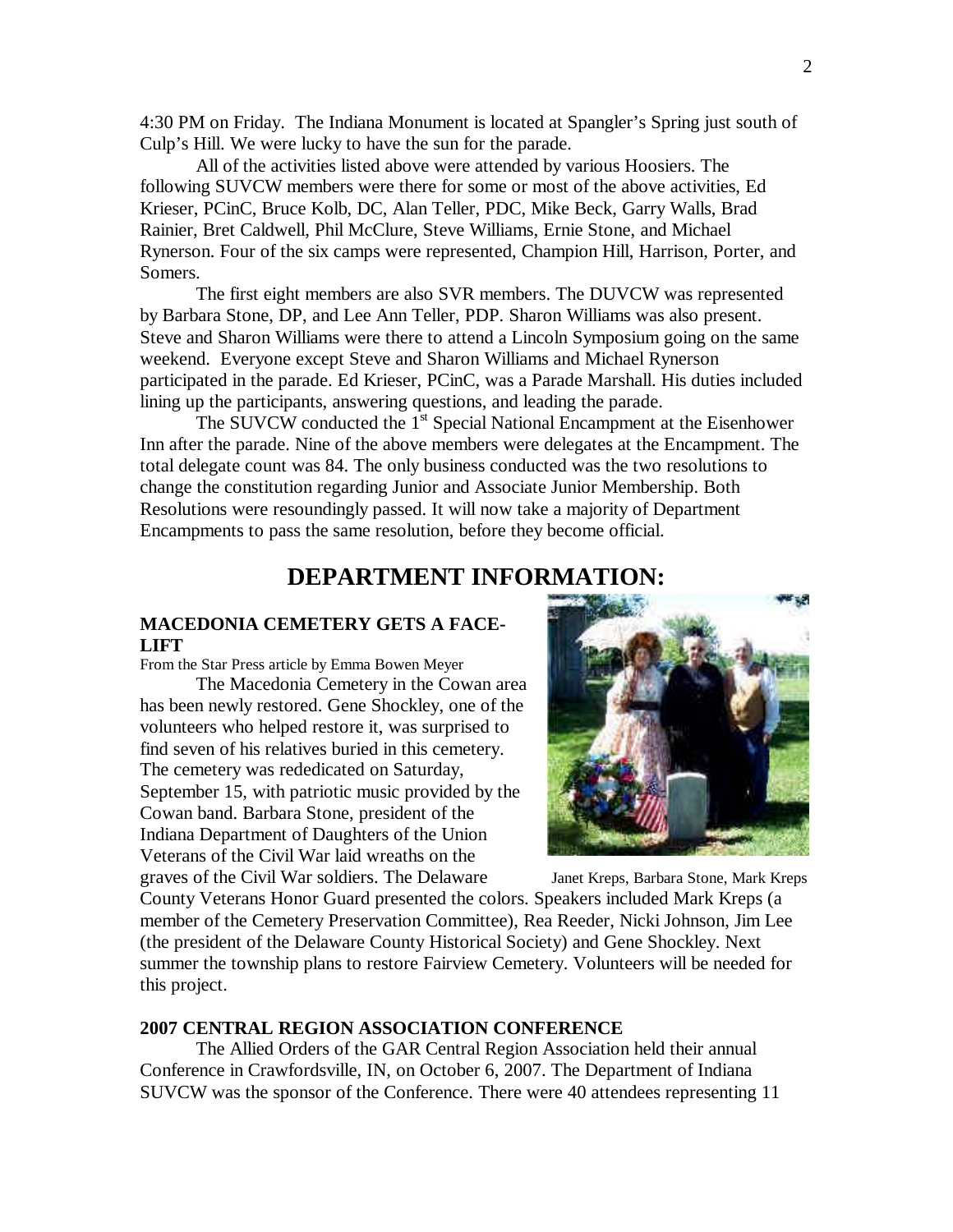states. All five of Allied Orders National Commanders/Presidents sent a representative or were present themselves. The Women's Relief Corps, WRC, was represented by National President, Marcia Butgereit of Michigan. The Ladies of the Grand Army of the Republic, LGAR, was represented by National President, Phyllis Houston of Oregon. Indiana had the most attendees with 17 (3 DUVCW and 14 SUVCW members).

We toured the Lane Place and the Lew Wallace Study in the morning. After a catered lunch we had an educational presentation "Recruiting the Troops" by Allen Moore and Gib Young; followed by breakout sessions on recruitment activities for individual Camps, Tents, Corps, Auxiliaries, and Circles could attempt over the next year. This was followed by a business session. Commander Mary Fritz, IA, presided over the business session. In the evening we held a banquet. Our entertainment was supplied by Indiana's own Company Singers from Huntington.

Because of a long business meeting, the Installation of Officers was done during the banquet. The new elected officers for 2008 are Alan Teller, IN, Commander; Walter Busch, MO, Sr. Vice Commander; Gracanne Smith, MI, Jr. Vice Commander. Our secretary serves for three years, and is Lee Ann Teller finishing her second year. Appointed officers are Barbara Stone, IN, Chaplain; Marcia Butgereit, MI, Guide; Mary Fritz, IA, Historian; Mike Beck, IN, Color Guard; Alan Russ, KS, Patriotic Instructor.

The 2008 meeting will be in St. Louis, MO on October 4, at the Holiday Inn South-Butler Hill.

#### **WINTER ENCAMPMENT**

The Department of Indiana Winter Encampment will be held on January 26, 2008 in the GAR room at the courthouse in Huntington, Indiana, at 9:00 A.M.

From the South: Take I-69 to the Warren exit at IN-5; follow IN-5 north to US 224, turn left on South Jefferson Street all the way to the courthouse.

From Fort Wayne: Take I-69 to the Markle exit, US-224; take US-224 west to IN-5, continue west on IN-5, South Jefferson Street, all the way to the courthouse.

From the West: Take US-24 to Huntington. At the junction of IN-9 and IN-37, continue straight on Park Drive into town. At the intersection with North Jefferson Street, turn right, and go three blocks to the courthouse.

From the North: Take IN-5 south; it becomes North Jefferson Street. Follow all the way to the courthouse; or, as a last resort, take IN-9 south, till it T's at BUS-24. Turn right for two city blocks, veer to right at the Y. This is First Street; go south to Market Street, turn west, right, onto Market Street. Take Market to North Jefferson Street. Turn left for one block to courthouse.

Park anywhere around the courthouse, but enter the West Jefferson Street doors. The GAR room is on the second floor. There is an elevator if needed.

#### **YAHOO EMAIL LIST LINK**

We encourage those with email addresses to join, if you have not done so already. This is an excellent way to stay informed on what is happening in our Department. To sign up, send an e-mail to: IndianaSUVCW-subscribe@yahoogroups.com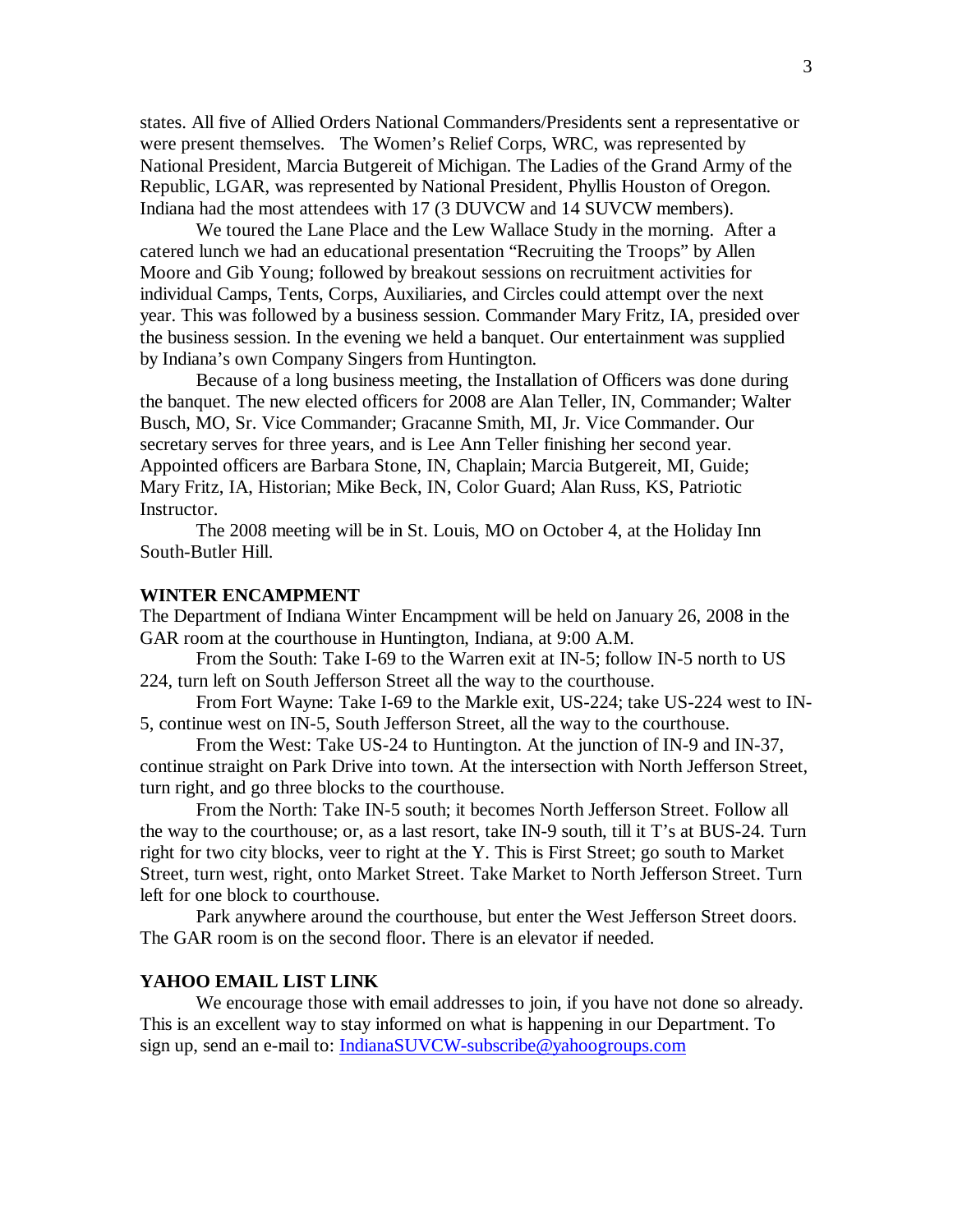#### **NEXT LEGION DEADLINE**

The anticipated publication for the date of the Spring issue is March 15, 2008. If you are submitting a report for your camp at the Winter Encampment, please give an extra copy of your report to the editor to be included in the Spring edition of the *Indiana Legion*. **To contact the editor,** please email her at jkt60@earthlink.net or send articles to Mrs. Jennifer Thompson, 6019 Allendale Dr., Indianapolis, IN 46224. **The editorial deadline is February 29. Publication dates for 2008 will be March, June, September and December.**

#### **DUES REMINDER**

**Dues for 2008 is due on January 1**. Please contact your camp treasurer and pay your dues promptly.

### **CAMP INFORMATION: ORLANDO A. SOMERS CAMP, NO. 1**

#### **LINDLEY CEMETERY RESTORATION CEREMONY**

September 22, 2007, Howard County, Liberty Township, near Greentown, IN Submitted by Alan Teller

This cemetery was vandalized Labor Day weekend 2006. More than 40 stones were felled and many were broken. This probably qualifies as a Pioneer Cemetery. The township trustee, Linda Grove, provides the care and upkeep.

This Restoration Ceremony was presented by Orlando A. Somers Camp #1, Sons of Union Veterans of the Civil War (SUVCW) and Lowell E. Symons American Legion Post #317, Greentown. Jon Ayers of Somers Camp was the master of ceremonies. There were about 70 attendees; ten were members of Somers Camp. The colors were presented by Co. D, 27<sup>th</sup> Indiana Infantry, Sons Veteran Reserve (SVR) and American Legion Post #317. The invocation and benediction was given by Pastor Michael Waitt, Greentown Family Christian Center. Teresa Ebert sang the National Anthem and the "Battle Hymn of the Republic". Linda Grove, Liberty Township Trustee, acknowledged all who helped with the restoration of the vandalized cemetery. The help spanned six weekends of labor, materials, and monetary donations. She included dozens of people and organizations including Somers Camp. The Camp ordered, dug the holes, and set 5 Civil War Veterans headstones; Jehu Gallion, Pvt., Co. E  $13<sup>th</sup>$  IN Inf.; Jordan C. Miller, Pvt. Co. C  $12<sup>th</sup>$  IN Inf.; John A. Lindley, Pvt. Co. A  $137<sup>th</sup>$  IN Inf.; William R. Lindley, Pvt. Co. E  $11<sup>th</sup>$  IN Cav.; and Hugh H. Willits,  $1<sup>st</sup> LT$  Co. F 89<sup>th</sup> IN Inf. The Greentown GAR Post was named the Hugh H. Willis Post #424. The Camp also dug the hole for a new flagpole.

The Descendents of Jehu Gallion – Colleen Ladd, Kathryn Day, and Bob Ladd – and the descendent of John and William Lindley, Bonnie Lindley Butler, placed flowers and flags at the flag pole. Matt Elkin, CC, Somers Camp and Lee Ann Teller, President, Marinda B. Dye Tent #17, Daughters of Union Veterans of the Civil War 1861-1865 also presented roses and flags to honor the Civil War dead in the cemetery. Mike Lucke, American Legion Post #317 and Barbara Kingseed, Auxilary of American Legion Post #317, placed flowers and flags to honor all veterans in the cemetery. Among other veterans, a War of 1812 Veteran, Jacob Davis, is buried there.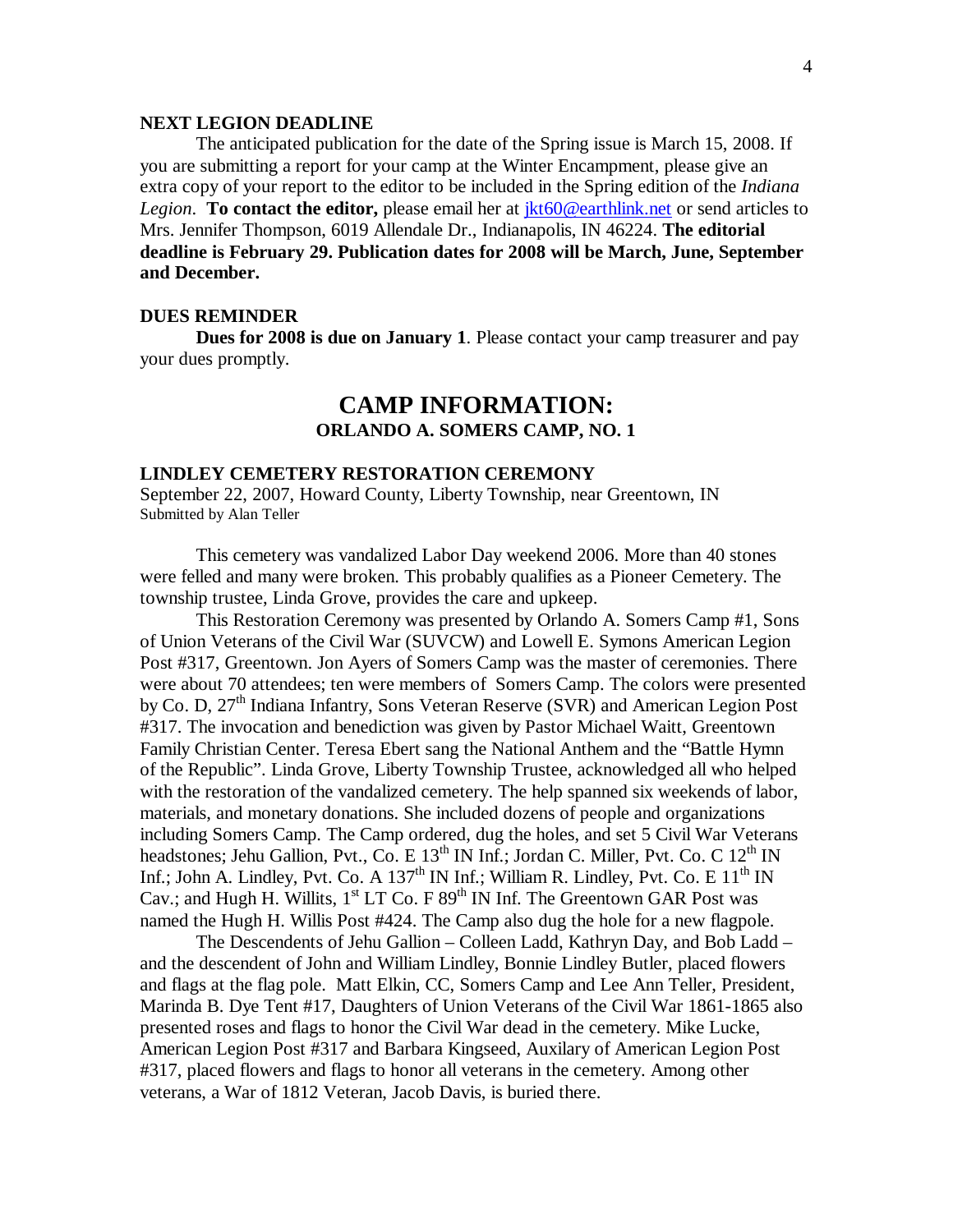A salute was fired by the SVR and American Legion. Taps was played by the American Legion. The colors were retired by the SVR and American Legion.

#### **COL. WILLIAM H. LINK CAMP #12**

No report was submitted from this camp.

#### **CHAMPION HILL CAMP #17**

No report was submitted from this camp.

#### **WILLIAM A. BENTON CAMP #28**

No report was submitted from this camp.

#### **DAVID A. PORTER CAMP #116**

No report was submitted from this camp.

#### **BEN HARRISON CAMP #356 LIBERTY TOWNSHIP CEMETERY RESTORATION** Submitted by Garry Walls





This past summer, Garry Walls, Junior Vice Commander, Ben Harrison Camp #356, worked in the Liberty Township Cemetery with permission of Ron Myers, Township Trustee, restoring and repairing federal Civil War gravestones.

Brother Walls along with volunteer, Randy Woods, spent more than forty hours re-setting and cleaning the markers of the following four Civil War veterans:

- ?? T. B. Sanders, Company K, 148<sup>th</sup> IND. INF.
- ?? W.T. Snodgrass, Company A, 117<sup>th</sup> IND. INF.
- ?? Chas. Avler, Company A, 148<sup>th</sup> IND. INF.
- ?? Lewis H. Crone, Company G, 43rd MO. INF.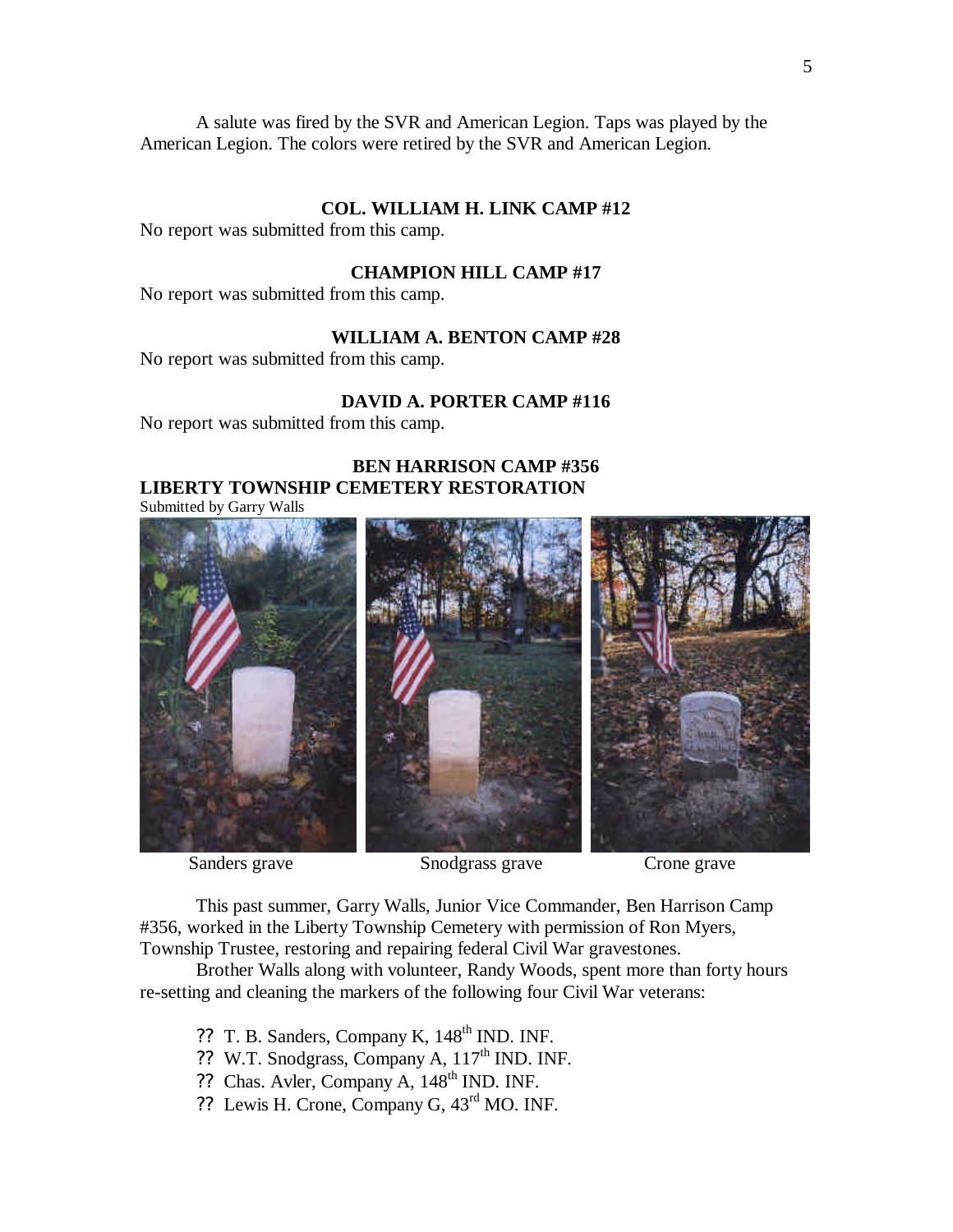The gravesite of veteran, Harden Jackson, Company D, 70<sup>th</sup> IND. VOL. is also at Liberty Township and is marked by a private stone.





Avler grave Jackson grave

## **OTHER INFORMATION:**

#### **CEMETERY SYMBOLS** (Part 1 of 3)

From Advanced Cemetery Restoration Workshop, Indiana Historical Society Submitted by Garry Walls, Ben Harrison Camp

Acorn – with oak leaves; strength

Anchor – a Christian symbol for hope and steadfastness; identified with St. Nicholas, patron saint of seamen

Angels – of heaven, trumpeting to announce the arrival of the soul they accompany to heaven

Architectural motifs – portals / arches / gates; symbols of the house of the dead; death as a passageway to the unknown; temple or shrine, portal through which the soul passes into immortality

Arrows – fatal arrows sent by God

Bats – of the underworld

Bells – toll for the dead

Bird – the soul; often signifying a child's death

Broken columns – life broken short; death; similar to tree trunk / stumps

Candles – snuffed out by death

Cherubim – guardians of a sacred place, servants of God; divine wisdom or justice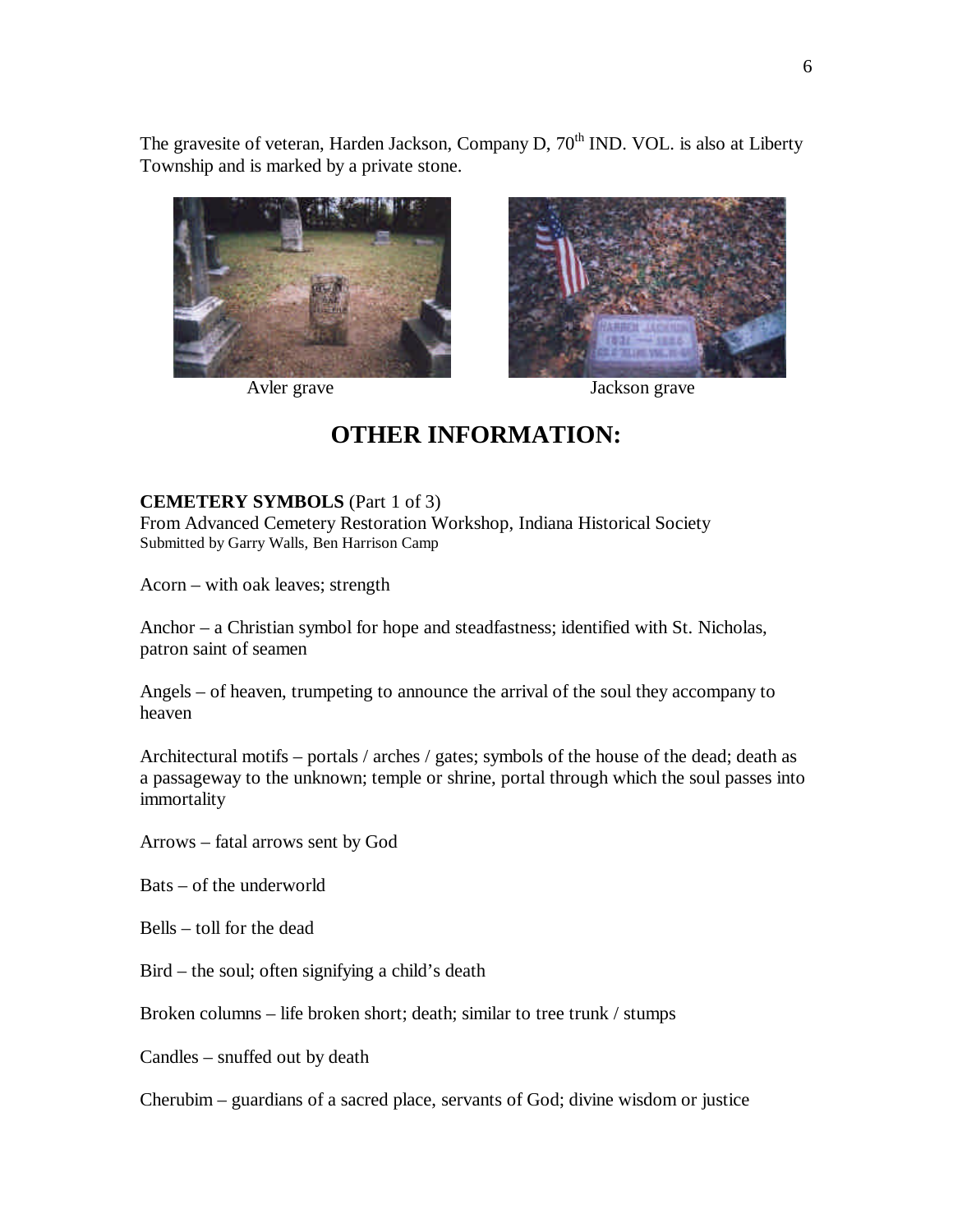Clock – passage of time; possibly time of death; also as grave goods, usually broken, severing earthly connection yet useful in afterlife

Clothing – empty, someone gone; discarding of earthly goods

Cocks – fall from grace and resurrection

Coffin – reminder of our ultimate end; also tools associated with burial: skulls, pickaxe, spade

Corn – ear of corn, abundant harvest; body of Christ

Crown – glory and righteousness; often depicted with cross

Cobra – Egyptian influence; death

Death's head – early New England motif; soul effigy over mouth

Dogs – guardians of deceased; protection of master; often represents pet

(To be continued in the March 2008 Indiana Legion)